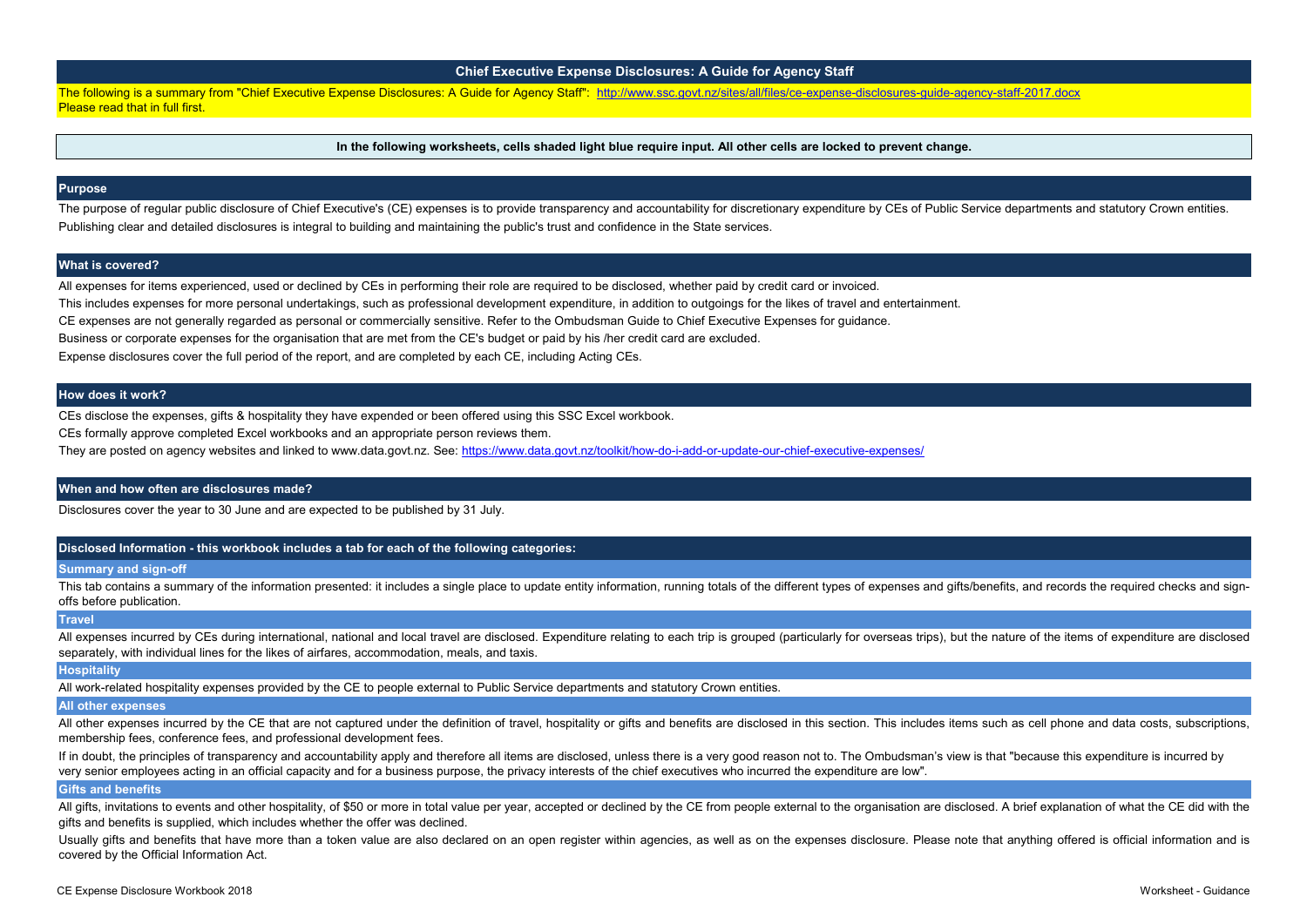The value of each gift or benefit should be provided/estimated where possible. If an estimate is approximate, valuation 'ranges' can be submitted. It should be recorded where the cost of a gift cannot be reasonably estimated, or where an estimate is inappropriate (e.g. because of the nature of the item or because disclosing an estimated value might cause offence).

## **How to present information**

[Provide information using this SSC Excel workbook: http://www.ssc.govt.nz/ce-expenses-disclosure](http://www.ssc.govt.nz/ce-expenses-disclosure)

Complete separate tables for each category using the tabs provided in this Excel workbook: Travel, Hospitality, Gifts and Benefits, All other expenses.

Complete all fields. The header (organisation name, CE name and reporting period) will pre-populate once you enter it on the 'Summary and sign-off' tab.

Whether costs are GST exclusive or inclusive needs to be consistent on each sheet, and ideally should be consistent across all sheets. You have the option to use GST exclusive or inclusive as it may depend how you get your source information. Mark clearly if no information to disclose - where there is no information to disclose, record this clearly on the spreadsheet with a suitable description such as "no travel expenses to disclose for this period"; "no gifts

Provide sufficient detail for each item in the spreadsheet. Agencies are encouraged to take a why, what, who, where and how approach to describing individual items. A good description that outlines the nature of the item and its purpose improves understanding of why expenses have been incurred or why gifts and hospitality have been given or received.

Provide full information for every entry. The alert "Some records may be incomplete" will show in the 'Total' line if any expense has 'Cost' or 'Type of expense' missing, or, any gift has 'Accepted/Declined', 'Description' 'Estimated value' missing.

The subtotals and totals should appear and update automatically, once you add information to the rows above. Insert more rows as you need - right click on the row number (at the left of screen) and select 'Insert' - new ro will insert above.

[The above is a summary from "Chief Executive Expense Disclosures: A Guide for Agency Staff": http://www.ssc.govt.nz/sites/all/files/ce-expense-disclosures-guide-agency-staff-2017.docx](http://www.ssc.govt.nz/sites/all/files/ce-expense-disclosures-guide-agency-staff-2017.docx) [Please read that in full first.](http://www.ssc.govt.nz/sites/all/files/ce-expense-disclosures-guide-agency-staff-2017.docx)

[If you have any questions, contact the team at ceexpenses@ssc.govt.nz](mailto:ceexpenses@ssc.govt.nz)

[For help with publishing on data.govt contact](mailto:info@data.govt.nz) [info@data.govt.nz.](mailto:info@data.govt.nz)

received" or "no hospitality provided". Please do not leave the page blank.

Ensure the disclosure is for the full reporting period. Include separate disclosures for each CE, including Acting CEs.

Uploading the workbook - please ensure it is easy to find on your website.

The Disclosures webpage could be headed with a statement such as: "(This agency) is disclosing the Chief Executive's expenses, gifts and hospitality as part of its commitment to transparency and accountability".

#### **Further assistance**

[Expenses should be posted on agency websites and linked to www.data.govt.nz. See: https://www.data.govt.nz/toolkit/how-do-i-add-or-update-our-chief-executive-expenses/](https://www.data.govt.nz/toolkit/how-do-i-add-or-update-our-chief-executive-expenses/) [Provide information using this SSC Excel workbook: http://www.ssc.govt.nz/ce-expenses-disclosure](http://www.ssc.govt.nz/ce-expenses-disclosure)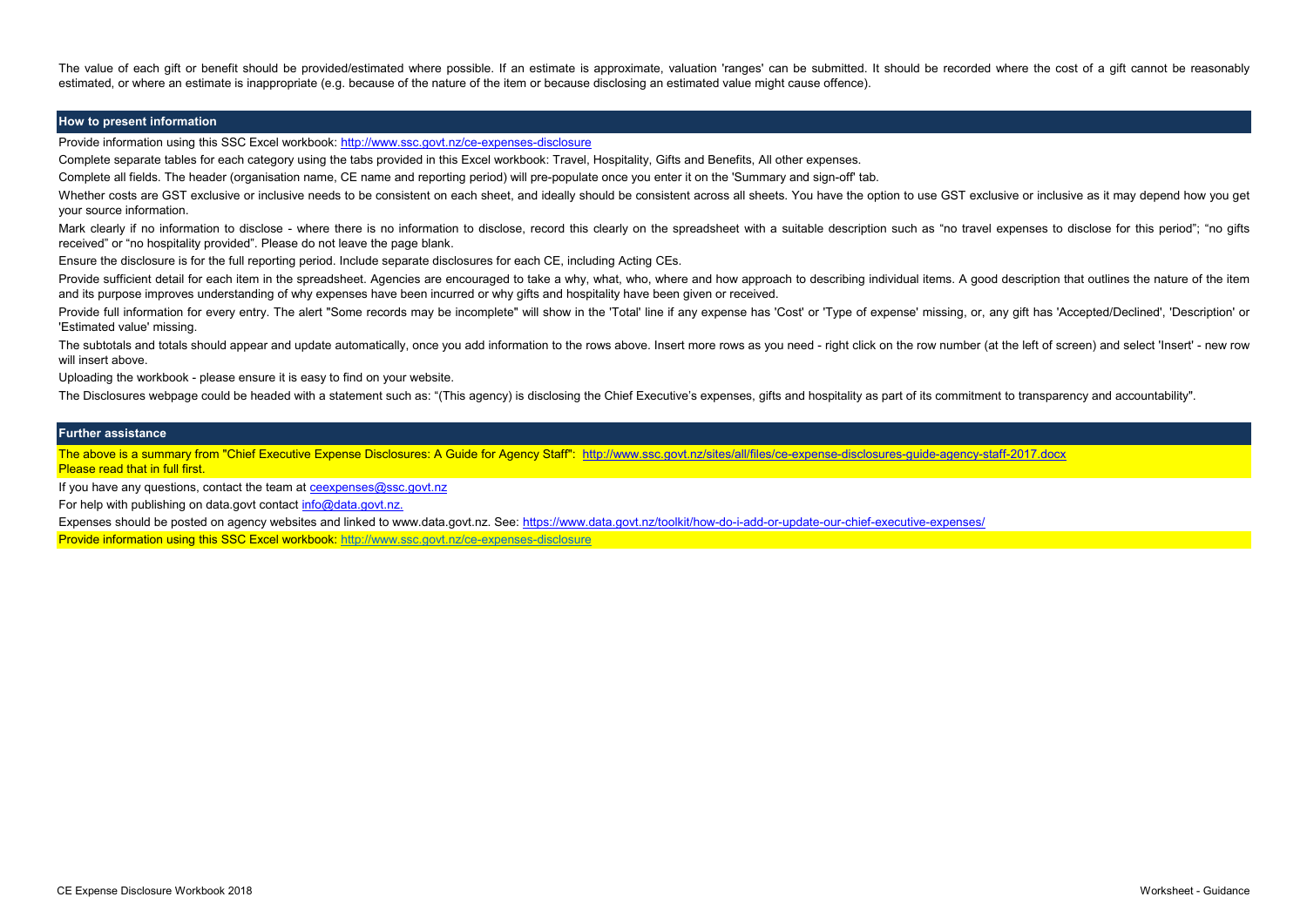| Chief Executive Expenses, Gifts and Benefits Disclosure - summary & sign-off* |                                                          |  |  |  |
|-------------------------------------------------------------------------------|----------------------------------------------------------|--|--|--|
| <b>Organisation Name</b>                                                      | <b>Lakes District Health Board</b>                       |  |  |  |
| <b>Chief Executive**</b>                                                      | Nick Saville-Wood                                        |  |  |  |
| Disclosure period start***                                                    | 1 July 2021                                              |  |  |  |
| Disclosure period end***                                                      | 30 June 2022                                             |  |  |  |
| <b>Agency totals check</b>                                                    | Data and totals checked on all sheets                    |  |  |  |
| <b>Chief Executive approval****</b>                                           | This disclosure has been approved by the Chief Executive |  |  |  |
| Other sign-off****                                                            | Board Chair, Dr J Mather                                 |  |  |  |

This summary page updates automatically from the 'Travel', 'Hospitality', 'All other expenses', and 'Gifts and benefits' tabs.

## **Throughout this workbook, input cells are shaded light blue.**

| <b>Summary of expenses</b>                                                                                                                                               | <b>Cost in NZ\$</b>                               | <b>GST inc / exc</b>                              |                 | <b>Gifts and benefits</b> | <b>Count</b>   |  |  |
|--------------------------------------------------------------------------------------------------------------------------------------------------------------------------|---------------------------------------------------|---------------------------------------------------|-----------------|---------------------------|----------------|--|--|
| <b>Travel expenses</b>                                                                                                                                                   |                                                   | \$6,374.08 Figures include GST (where applicable) |                 | Number offered            | $\overline{2}$ |  |  |
| <b>Hospitality</b>                                                                                                                                                       |                                                   | \$0.00 Figures include GST (where applicable)     |                 | <b>Number accepted</b>    | $\mathbf{2}$   |  |  |
| <b>Other expenses</b>                                                                                                                                                    | \$3,750.00 Figures include GST (where applicable) |                                                   | Number declined |                           | 0              |  |  |
|                                                                                                                                                                          |                                                   |                                                   |                 |                           |                |  |  |
| <b>International Travel</b>                                                                                                                                              |                                                   | \$3,879.89 Figures include GST (where applicable) |                 |                           |                |  |  |
| <b>Domestic Travel</b>                                                                                                                                                   |                                                   | \$2,494.19 Figures include GST (where applicable) |                 |                           |                |  |  |
| <b>Local Travel</b>                                                                                                                                                      |                                                   | \$0.00 Figures include GST (where applicable)     |                 |                           |                |  |  |
|                                                                                                                                                                          |                                                   |                                                   |                 |                           |                |  |  |
| <b>Notes</b>                                                                                                                                                             |                                                   |                                                   |                 |                           |                |  |  |
| Headings on following tabs will pre populate with what you enter on this tab                                                                                             |                                                   |                                                   |                 |                           |                |  |  |
| ** Create a new workbook for a new Chief Executive                                                                                                                       |                                                   |                                                   |                 |                           |                |  |  |
| *** Update if a shorter or different period is covered                                                                                                                   |                                                   |                                                   |                 |                           |                |  |  |
| **** This disclosure must be approved by the Chief Executive and another appropriate party, e.g. Board Chair, Chief Financial Officer or Audit and Risk Committee member |                                                   |                                                   |                 |                           |                |  |  |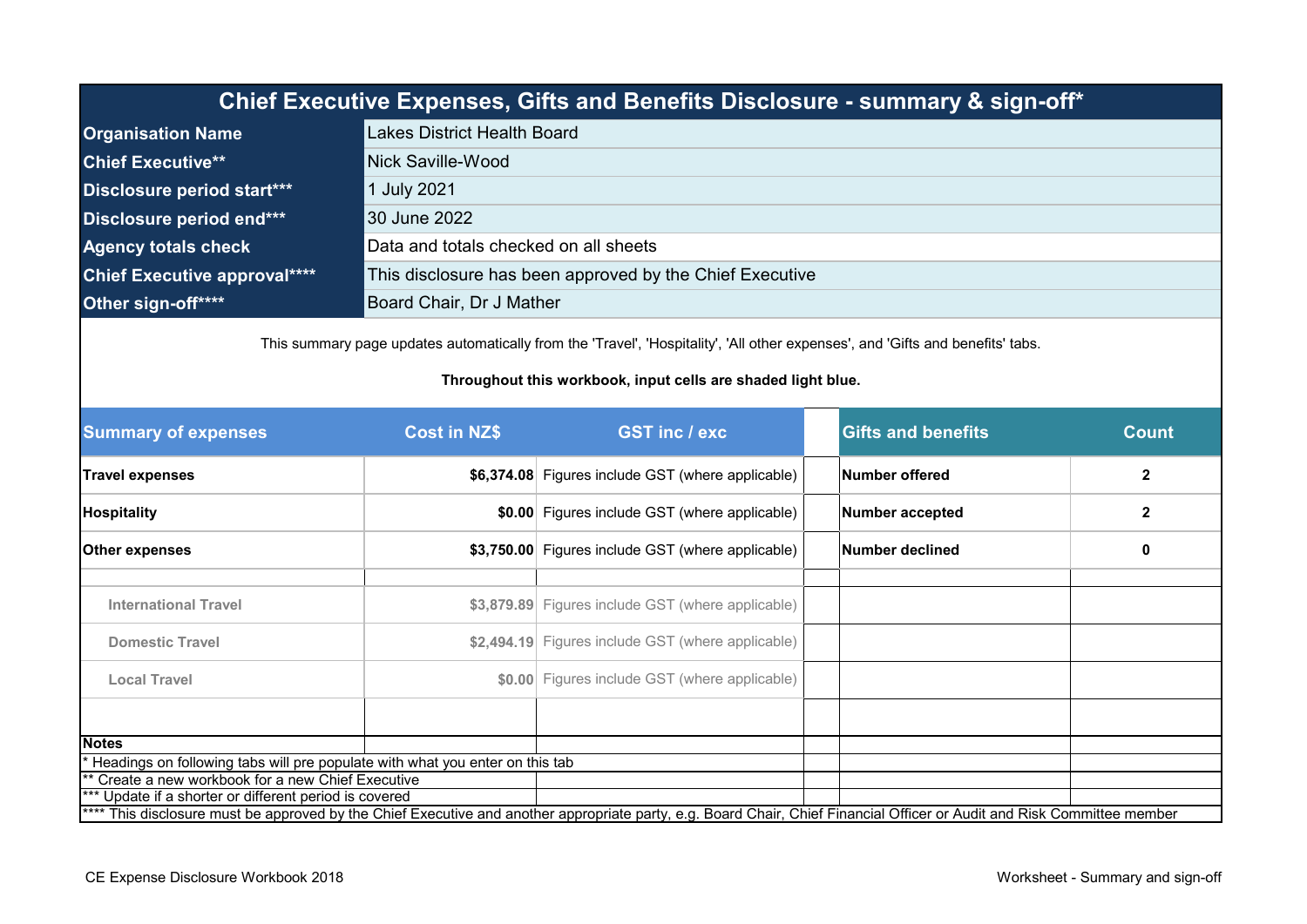|                                                                                                                                                                                                                                      |                             | <b>Chief Executive Expense Disclosure</b>                                                                                                                                |                                                                                      |             |  |  |
|--------------------------------------------------------------------------------------------------------------------------------------------------------------------------------------------------------------------------------------|-----------------------------|--------------------------------------------------------------------------------------------------------------------------------------------------------------------------|--------------------------------------------------------------------------------------|-------------|--|--|
| <b>Organisation Name</b>                                                                                                                                                                                                             | Lakes District Health Board |                                                                                                                                                                          |                                                                                      |             |  |  |
| <b>Chief Executive</b>                                                                                                                                                                                                               |                             | Nick Saville-Wood                                                                                                                                                        |                                                                                      |             |  |  |
| <b>Disclosure period start</b>                                                                                                                                                                                                       | 1 July 2021                 |                                                                                                                                                                          |                                                                                      |             |  |  |
| <b>Disclosure period end</b>                                                                                                                                                                                                         | 30 June 2022                |                                                                                                                                                                          |                                                                                      |             |  |  |
| <b>GST</b> on costs                                                                                                                                                                                                                  |                             | Figures include GST (where applicable)                                                                                                                                   |                                                                                      |             |  |  |
| <b>Agency totals check</b>                                                                                                                                                                                                           |                             | Data and totals on this worksheet checked and confirmed                                                                                                                  |                                                                                      |             |  |  |
| All expenses incurred by chief executive during international, domestic and local travel. Group expenses relating to each trip.<br>(including travel within NZ at beginning and end of overseas trip)<br><b>International Travel</b> |                             |                                                                                                                                                                          |                                                                                      |             |  |  |
| Date(s)*                                                                                                                                                                                                                             | Cost in NZ\$**              | <b>Purpose of travel</b><br>(e.g. attending XYZ conference for 3 days)***                                                                                                | <b>Type of expense</b><br>(e.g. hotel, airfares, taxis, meals & for how many people) | Location(s) |  |  |
| 23 May 2022                                                                                                                                                                                                                          |                             | \$1,335.00 ACHSM Conference for three days in Perth Australia 21-23 September 2022<br>\$1,529.89 ACHSM Conference for three days in Perth Australia 21-23 September 2022 | Registration fee<br>Flights                                                          |             |  |  |
|                                                                                                                                                                                                                                      |                             | \$1,015.00 ACHSM Conference for three days in Perth Australia 21-23 September 2022                                                                                       | Accommodation                                                                        |             |  |  |
| <b>Subtotal - international travel</b>                                                                                                                                                                                               | \$3,879.89                  | <b>Check - there are no hidden rows with data</b>                                                                                                                        | <b>Check - each entry provides sufficient information</b>                            |             |  |  |

| Date(s)*                          | <b>Cost in NZ\$</b> | <b>Purpose of travel</b>                        |                                                                               |             |
|-----------------------------------|---------------------|-------------------------------------------------|-------------------------------------------------------------------------------|-------------|
|                                   |                     | (e.g. visiting district office for two days)*** | Type of expense<br>(e.g. hotel, airfares, taxis, meals & for how many people) | Location(s) |
|                                   |                     |                                                 |                                                                               |             |
| 11 August 2021                    |                     | \$308.68 National Chief Executives meeting      | <b>Flights</b>                                                                | Wellington  |
|                                   |                     | \$169.00 National Chief Executives meeting      | Accommodation                                                                 | Wellington  |
|                                   |                     | \$32.00 National Chief Executives meeting       | Car park fees                                                                 | Rotorua     |
| 2 September 2021                  |                     | \$155.00 Te Manawa Taki CEs regional meeting    | Accommodation                                                                 | Gisborne    |
| 9 September 2021                  |                     | \$405.71 National Chief Executives meeting      | <b>Flights</b>                                                                | Wellington  |
| 11 May 2022                       |                     | \$384.15 National Chief Executives meeting      | <b>Flights</b>                                                                | Wellington  |
|                                   |                     | \$152.15 National Chief Executives meeting      | Accommodation                                                                 | Wellington  |
|                                   |                     | 32 National Chief Executives meeting            | Airport parking                                                               | Wellington  |
|                                   |                     | \$18.00 National Chief Executives meeting       | Taxi                                                                          | Wellington  |
|                                   |                     | \$17.50 National Chief Executives meeting       | <b>Breakfast</b>                                                              | Wellington  |
| 9 June 2022                       |                     | \$820.00 National Chief Executives meeting      | Milegae                                                                       | Waiarapa    |
| <b>Subtotal - domestic travel</b> | \$2,494.19          | Check - there are no hidden rows with data      | Check - each entry provides sufficient information                            |             |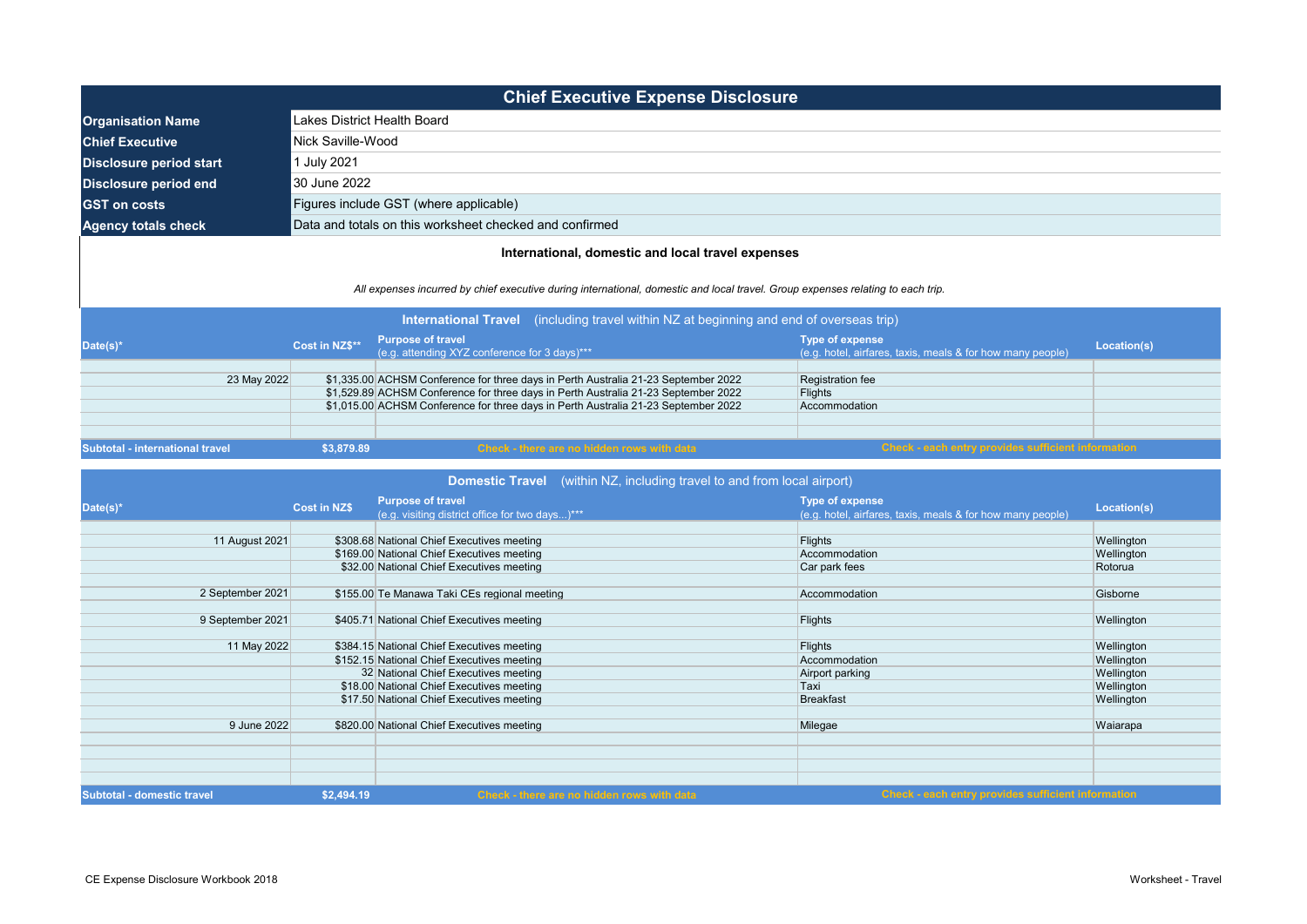|                                |              | Local Travel (within City, excluding travel to airport)     |                                                     |             |
|--------------------------------|--------------|-------------------------------------------------------------|-----------------------------------------------------|-------------|
| Date(s)*                       | Cost in NZ\$ | <b>Purpose of travel</b><br>(e.g. meeting with Minister)*** | <b>Type of expense</b><br>(e.g. taxi, parking, bus) | Location(s) |
|                                |              | Nil                                                         |                                                     |             |
|                                |              |                                                             |                                                     |             |
|                                |              |                                                             |                                                     |             |
|                                |              |                                                             |                                                     |             |
| <b>Subtotal - local travel</b> | \$0.00       | <b>Check - there are no hidden rows with data</b>           | Check - each entry provides sufficient information  |             |
| <b>Total travel expenses</b>   | \$6,374.08   |                                                             |                                                     |             |

#### **Notes**

\* Any non-standard date format or date outside 1 July 2018 - 30 June 2019 will raise an alert. Check entry and select 'Yes' to accept/continue.

\*\* Note that GST may not apply to overseas purchases.

\*\*\* Please include sufficient information to explain the trip and its costs including destination and duration.

Insert additional rows as needed: right click on a row number (left of screen) and select Insert - this will insert a row above selected row.

Group expenditure relating to each overseas trip.

Subtotals and totals will appear automatically once you put information in rows above.

Mark clearly if there is no information to disclose - provide a note to this effect in the 'Date' column (column A) for each travel category (local, domestic and international).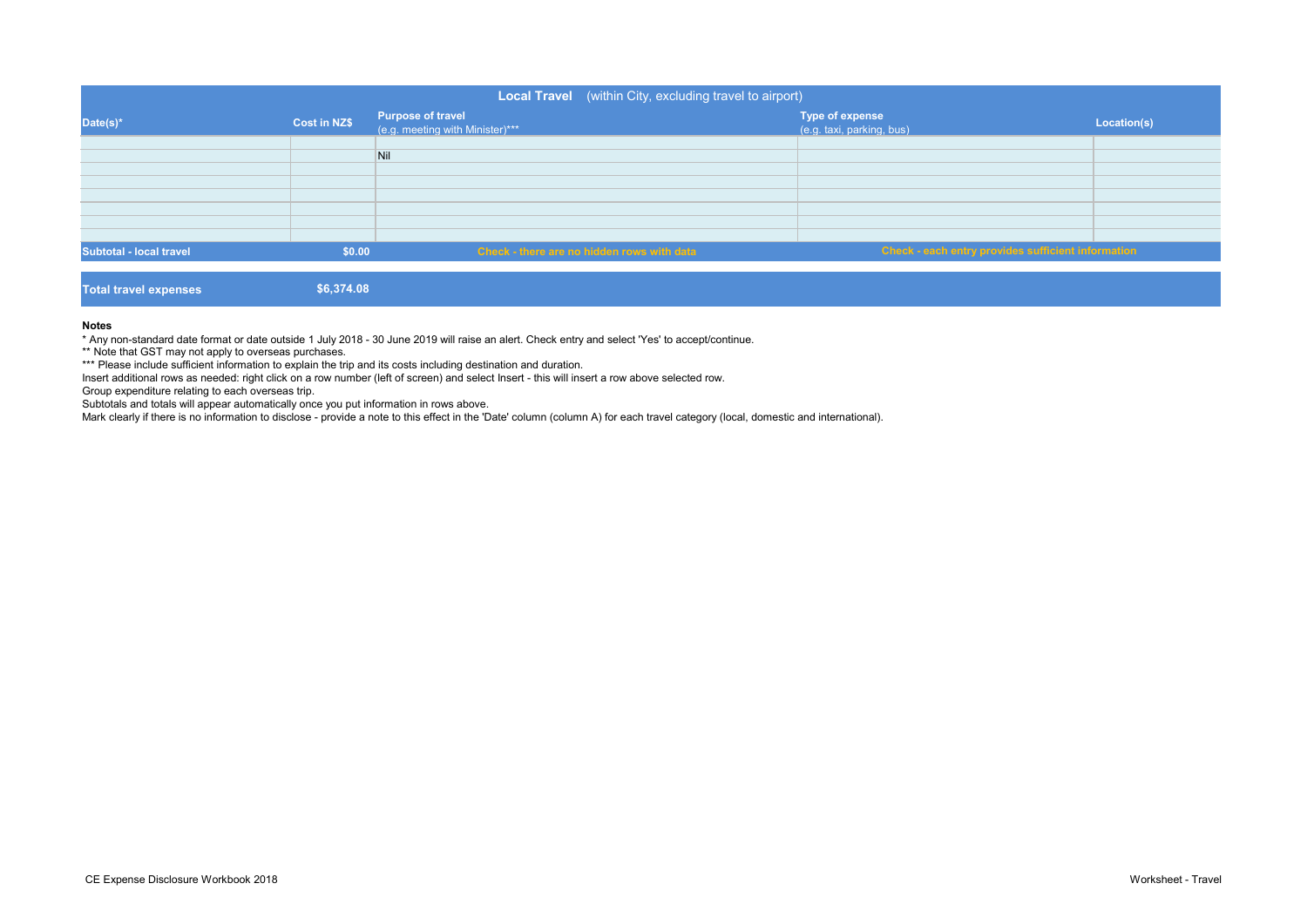| <b>Chief Executive Expense Disclosure</b>                                                                            |                                                                                                                                                              |                                                                                                                                                  |                                                                     |             |  |  |
|----------------------------------------------------------------------------------------------------------------------|--------------------------------------------------------------------------------------------------------------------------------------------------------------|--------------------------------------------------------------------------------------------------------------------------------------------------|---------------------------------------------------------------------|-------------|--|--|
| <b>Organisation Name</b>                                                                                             |                                                                                                                                                              | Lakes District Health Board                                                                                                                      |                                                                     |             |  |  |
| <b>Chief Executive</b>                                                                                               | Nick Saville-Wood                                                                                                                                            |                                                                                                                                                  |                                                                     |             |  |  |
| <b>Disclosure period start</b>                                                                                       | 1 July 2021                                                                                                                                                  |                                                                                                                                                  |                                                                     |             |  |  |
| <b>Disclosure period end</b>                                                                                         | 30 June 2022                                                                                                                                                 |                                                                                                                                                  |                                                                     |             |  |  |
|                                                                                                                      |                                                                                                                                                              |                                                                                                                                                  |                                                                     |             |  |  |
| <b>GST on costs</b>                                                                                                  |                                                                                                                                                              | Figures include GST (where applicable)                                                                                                           |                                                                     |             |  |  |
| <b>Agency totals check</b>                                                                                           |                                                                                                                                                              | Data and totals on this worksheet checked and confirmed                                                                                          |                                                                     |             |  |  |
|                                                                                                                      |                                                                                                                                                              | <b>Hospitality Offered to Third Parties*</b>                                                                                                     |                                                                     |             |  |  |
|                                                                                                                      | All hospitality expenses provided by the chief executive in the context of his/her job to anyone external to the Public Service or statutory Crown entities. |                                                                                                                                                  |                                                                     |             |  |  |
| Date(s)**                                                                                                            | <b>Cost in NZ\$</b>                                                                                                                                          | <b>Purpose of hospitality</b><br>(e.g. hosting delegation from China, building relationships, team building)                                     | <b>Type of expense</b><br>(what and for how many e.g. dinner for 5) | Location(s) |  |  |
| No items                                                                                                             |                                                                                                                                                              |                                                                                                                                                  |                                                                     |             |  |  |
|                                                                                                                      |                                                                                                                                                              |                                                                                                                                                  |                                                                     |             |  |  |
|                                                                                                                      |                                                                                                                                                              |                                                                                                                                                  |                                                                     |             |  |  |
|                                                                                                                      |                                                                                                                                                              |                                                                                                                                                  |                                                                     |             |  |  |
|                                                                                                                      |                                                                                                                                                              |                                                                                                                                                  |                                                                     |             |  |  |
|                                                                                                                      |                                                                                                                                                              |                                                                                                                                                  |                                                                     |             |  |  |
|                                                                                                                      |                                                                                                                                                              |                                                                                                                                                  |                                                                     |             |  |  |
|                                                                                                                      |                                                                                                                                                              |                                                                                                                                                  |                                                                     |             |  |  |
|                                                                                                                      |                                                                                                                                                              |                                                                                                                                                  |                                                                     |             |  |  |
|                                                                                                                      |                                                                                                                                                              |                                                                                                                                                  |                                                                     |             |  |  |
| <b>Total hospitality expenses</b>                                                                                    | \$0.00                                                                                                                                                       | Check - there are no hidden rows with data                                                                                                       | Check - each entry provides sufficient information                  |             |  |  |
|                                                                                                                      |                                                                                                                                                              |                                                                                                                                                  |                                                                     |             |  |  |
| <b>Notes</b>                                                                                                         |                                                                                                                                                              | Third parties include people and organisations external to the public service or statutory Crown entities.                                       |                                                                     |             |  |  |
|                                                                                                                      |                                                                                                                                                              | ** Any non-standard date format or date outside 1 July 2018 - 30 June 2019 will raise an alert. Check entry and select 'Yes' to accept/continue. |                                                                     |             |  |  |
|                                                                                                                      |                                                                                                                                                              | Insert additional rows as needed: right click on a row number (left of screen) and select Insert - this will insert a row above selected row.    |                                                                     |             |  |  |
| Total cost will appear automatically once you put information in rows above.                                         |                                                                                                                                                              |                                                                                                                                                  |                                                                     |             |  |  |
| Mark clearly if there is no information to disclose - provide a note to this effect in the 'Date' column (column A). |                                                                                                                                                              |                                                                                                                                                  |                                                                     |             |  |  |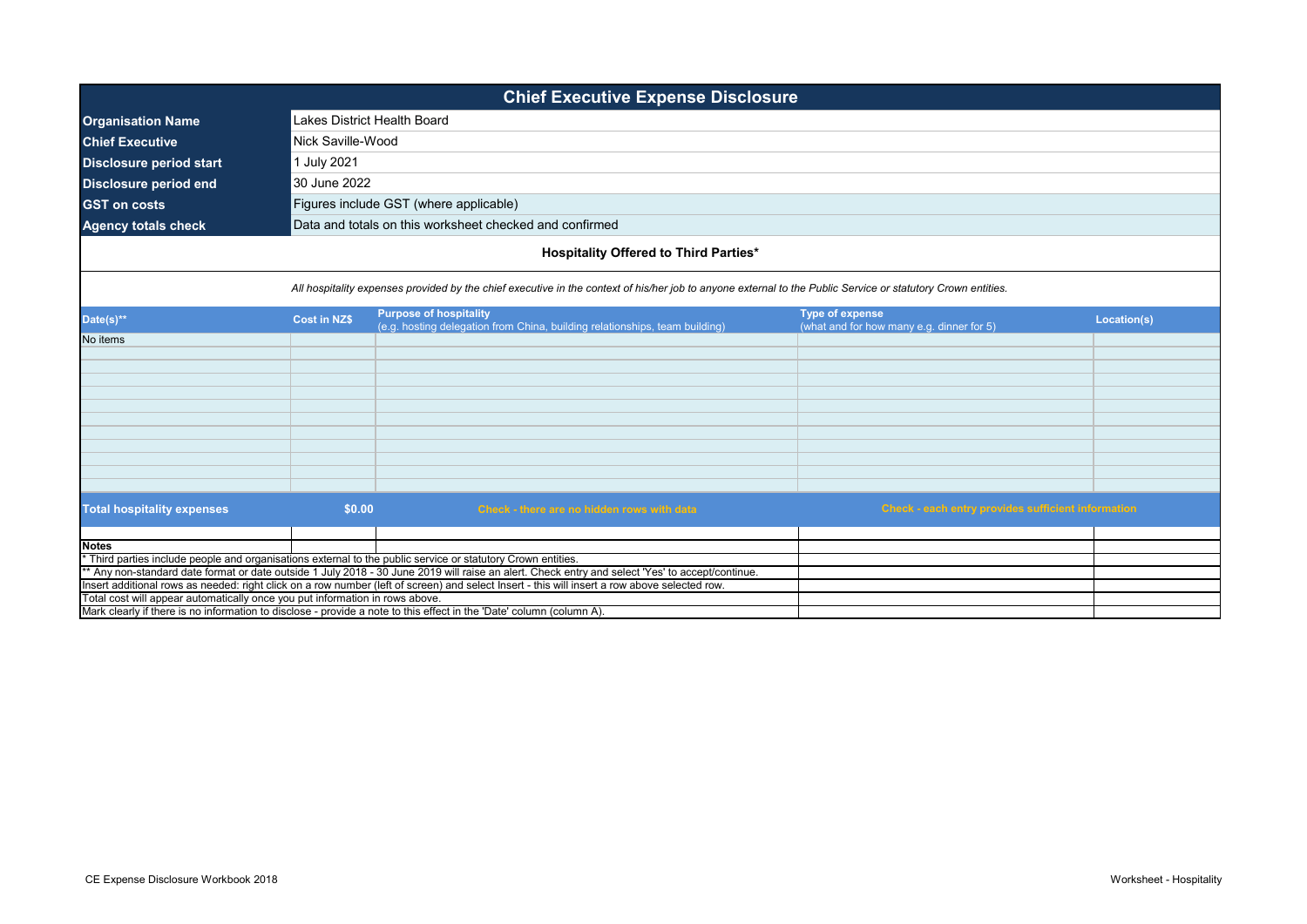| <b>Chief Executive Expense Disclosure</b>                                                                                                                                                                                     |                     |                                                                                                                                                                                                                                                 |                                                                        |             |  |  |
|-------------------------------------------------------------------------------------------------------------------------------------------------------------------------------------------------------------------------------|---------------------|-------------------------------------------------------------------------------------------------------------------------------------------------------------------------------------------------------------------------------------------------|------------------------------------------------------------------------|-------------|--|--|
| <b>Organisation Name</b>                                                                                                                                                                                                      |                     | Lakes District Health Board                                                                                                                                                                                                                     |                                                                        |             |  |  |
| <b>Chief Executive</b>                                                                                                                                                                                                        | Nick Saville-Wood   |                                                                                                                                                                                                                                                 |                                                                        |             |  |  |
| <b>Disclosure period start</b>                                                                                                                                                                                                | 1 July 2021         |                                                                                                                                                                                                                                                 |                                                                        |             |  |  |
| <b>Disclosure period end</b>                                                                                                                                                                                                  | 30 June 2022        |                                                                                                                                                                                                                                                 |                                                                        |             |  |  |
| <b>GST on costs</b>                                                                                                                                                                                                           |                     | Figures include GST (where applicable)                                                                                                                                                                                                          |                                                                        |             |  |  |
| <b>Agency totals check</b>                                                                                                                                                                                                    |                     | Data and totals on this worksheet checked and confirmed                                                                                                                                                                                         |                                                                        |             |  |  |
|                                                                                                                                                                                                                               |                     |                                                                                                                                                                                                                                                 |                                                                        |             |  |  |
|                                                                                                                                                                                                                               |                     | <b>All Other Expenses</b>                                                                                                                                                                                                                       |                                                                        |             |  |  |
|                                                                                                                                                                                                                               |                     | All other expenditure incurred by the chief executive that is not travel, hospitality or gifts.<br>Include e.g. phone and data costs, subscriptions, membership fees, conference fees, professional development costs, books and anything else. |                                                                        |             |  |  |
| Date(s)*                                                                                                                                                                                                                      | <b>Cost in NZ\$</b> | <b>Purpose of expense</b><br>(e.g. subscription part of employment agreement, development as agreed with SSC)                                                                                                                                   | <b>Type of expense</b><br>(e.g. phone and data costs, membership fees) | Location(s) |  |  |
| 6 August 2021                                                                                                                                                                                                                 |                     | \$1,500.00 Te Reo professional development June and July                                                                                                                                                                                        | Professional development                                               |             |  |  |
| 16 September 2021                                                                                                                                                                                                             |                     | \$500.00 ASHSM Congress registration fee                                                                                                                                                                                                        | Registration fee                                                       |             |  |  |
| 16 March 2022                                                                                                                                                                                                                 |                     | \$415.00 ACHSM membership renewal 1/4/22 to 31/3/23                                                                                                                                                                                             | Membership fee                                                         |             |  |  |
| 20 May 2022                                                                                                                                                                                                                   |                     | \$1,335.00 ACHSM health leadership congress 21 - 23 September 2022                                                                                                                                                                              | registration fee                                                       |             |  |  |
|                                                                                                                                                                                                                               |                     |                                                                                                                                                                                                                                                 |                                                                        |             |  |  |
|                                                                                                                                                                                                                               |                     |                                                                                                                                                                                                                                                 |                                                                        |             |  |  |
|                                                                                                                                                                                                                               |                     |                                                                                                                                                                                                                                                 |                                                                        |             |  |  |
|                                                                                                                                                                                                                               |                     |                                                                                                                                                                                                                                                 |                                                                        |             |  |  |
|                                                                                                                                                                                                                               |                     |                                                                                                                                                                                                                                                 |                                                                        |             |  |  |
| <b>Total other expenses</b>                                                                                                                                                                                                   | \$3,750.00          | Check - there are no hidden rows with data                                                                                                                                                                                                      | <b>Check - each entry provides sufficient information</b>              |             |  |  |
|                                                                                                                                                                                                                               |                     |                                                                                                                                                                                                                                                 |                                                                        |             |  |  |
| <b>Notes</b>                                                                                                                                                                                                                  |                     |                                                                                                                                                                                                                                                 |                                                                        |             |  |  |
|                                                                                                                                                                                                                               |                     | Any non-standard date format or date outside 1 July 2018 - 30 June 2019 will raise an alert. Check entry and select 'Yes' to accept/continue.                                                                                                   |                                                                        |             |  |  |
| Insert additional rows as needed: right click on a row number (left of screen) and select Insert - this will insert a row above selected row.<br>Total cost will appear automatically once you put information in rows above. |                     |                                                                                                                                                                                                                                                 |                                                                        |             |  |  |
|                                                                                                                                                                                                                               |                     | Mark clearly if there is no information to disclose - provide a note to this effect in the 'Date' column (column A).                                                                                                                            |                                                                        |             |  |  |